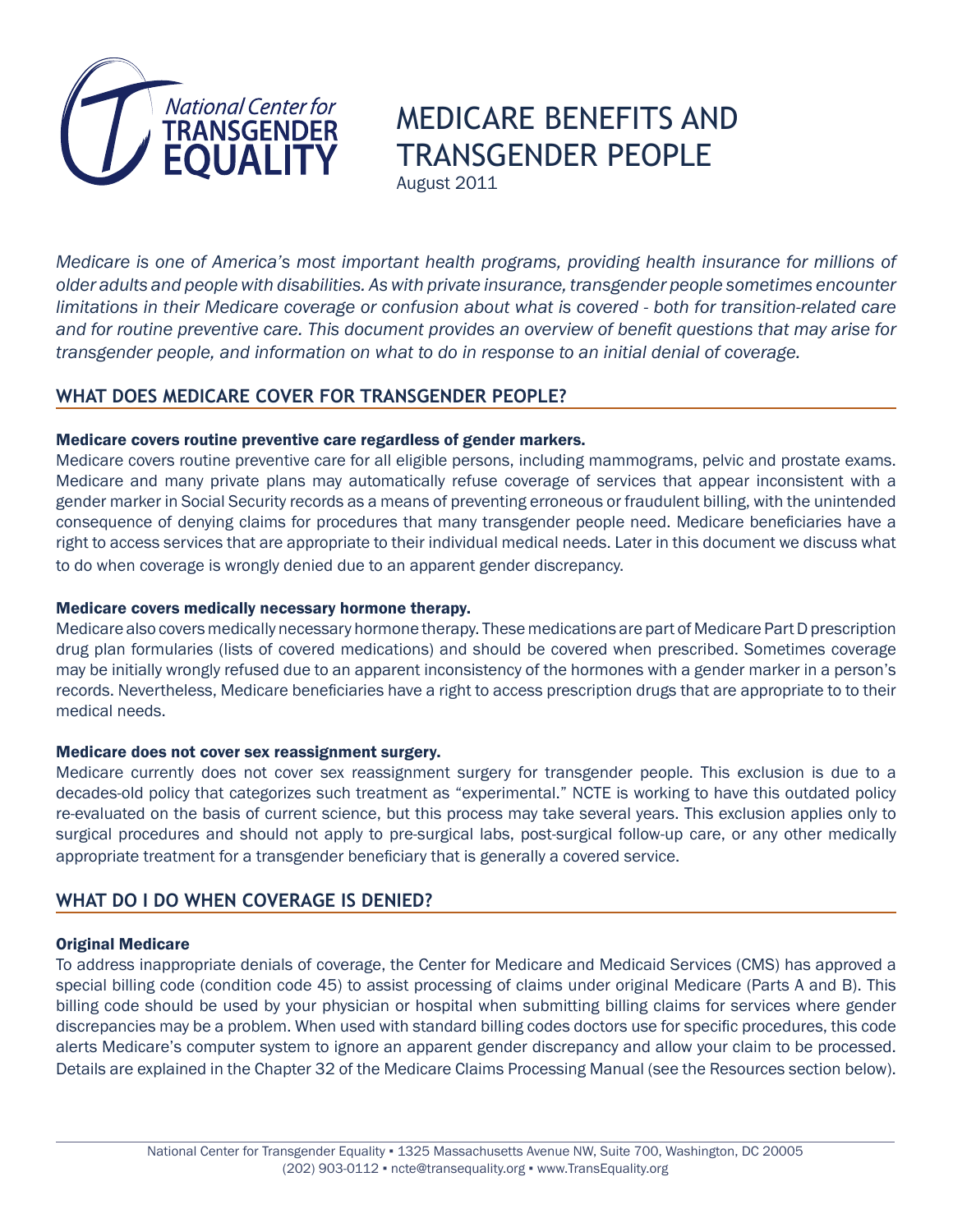## **WHAT DO I DO WHEN COVERAGE IS DENIED? (continued)**

#### Private Medicare (Medicare Advantage, Medicare Cost Plus or Medicare Part D, etc.)

These plans should also cover routine preventive care and hormone therapy for transgender people, however, the Medicare override "condition code 45" cannot be used for private Medicare Advantage plans. If you have a Medicare Advantage, Medicare Cost Plus or Medicare Part D plan and you are informed that your plan will not cover a service that is medically appropriate for you (for example, when a pharmacist tells you your plan will not cover your prescription drugs including hormones), the first thing you need to do is request a written "coverage determination" from the plan. This request must be submitted with a doctor's statement explaining the medical necessity of the item or service to be covered. Submit any documentation you can provide from your doctor supporting the medical necessity of the item or service. For prescription drugs, it's best to use Medicare's "Model Coverage Determination Request" form (see the Resources section below).

#### Appealing a negative coverage determination:

If you have original Medicare and a claim has been denied (for example, when Medicare refuses to cover your doctor visits), you have the option of appealing that determination within 120 days, persuant to the standard appeal procedures for all Medicare claims. The first level of appeal is called a "redetermination." You, or your doctor, or any other person whom you appoint (such as a family member or friend) can call or write to the company that handles your Medicare claims, as indicated on your most recent Medicare Summary Notice, and ask them to cover your claim. If another person is going to assist you in this process, you should contact the company to learn how to appoint this person to be your representative.

Once the company receives your appeal, they usually take one week to inform you of their decision (though faster appeals are possible in some circumstances). If their answer, called a "redetermination," is unfavorable, there are several additional levels of possible review by Medicare and ultimately by a court. Review Medicare's document "How to File a Medicare Part A or Part B Appeal in Original Medicare" for more details (see the Resources section below).

If a private Medicare plan denies coverage, the appeals process is similar to original Medicare, but you must start by submitting an appeal to the plan. You, your doctor or your representative will typically need to file an appeal within 60 days with your plan, usually in writing (though some plans will allow appeals to be made by phone). Specific appeal procedures vary by plan, and are specified in each plan's materials. For more information, see the Medicare documents "Medicare Advantage Plans and Medicare Cost Plans: How to file a Complaint (Grievance or Appeal)" and "Medicare Prescription Drugs Coverage: How to Request a Coverage Determination, File an Appeal, or File a Complaint" (see the Resources section below).

# **WHAT If I have a customer service problem?**

If you encounter disrespect, discrimination, harassment or other inappropriate treatment related to your gender identity or transgender status, you may make a complaint with the appropriate entity. For problems when making inquiries or appeals in a private Medicare plan, you may file a complaint or grievance with your plan. For any other customer service problems, we recommend contacting your regional Center for Medicare and Medicaid Services (CMS) office. We encourage you to also share your experience with NCTE to aid in our advocacy efforts.